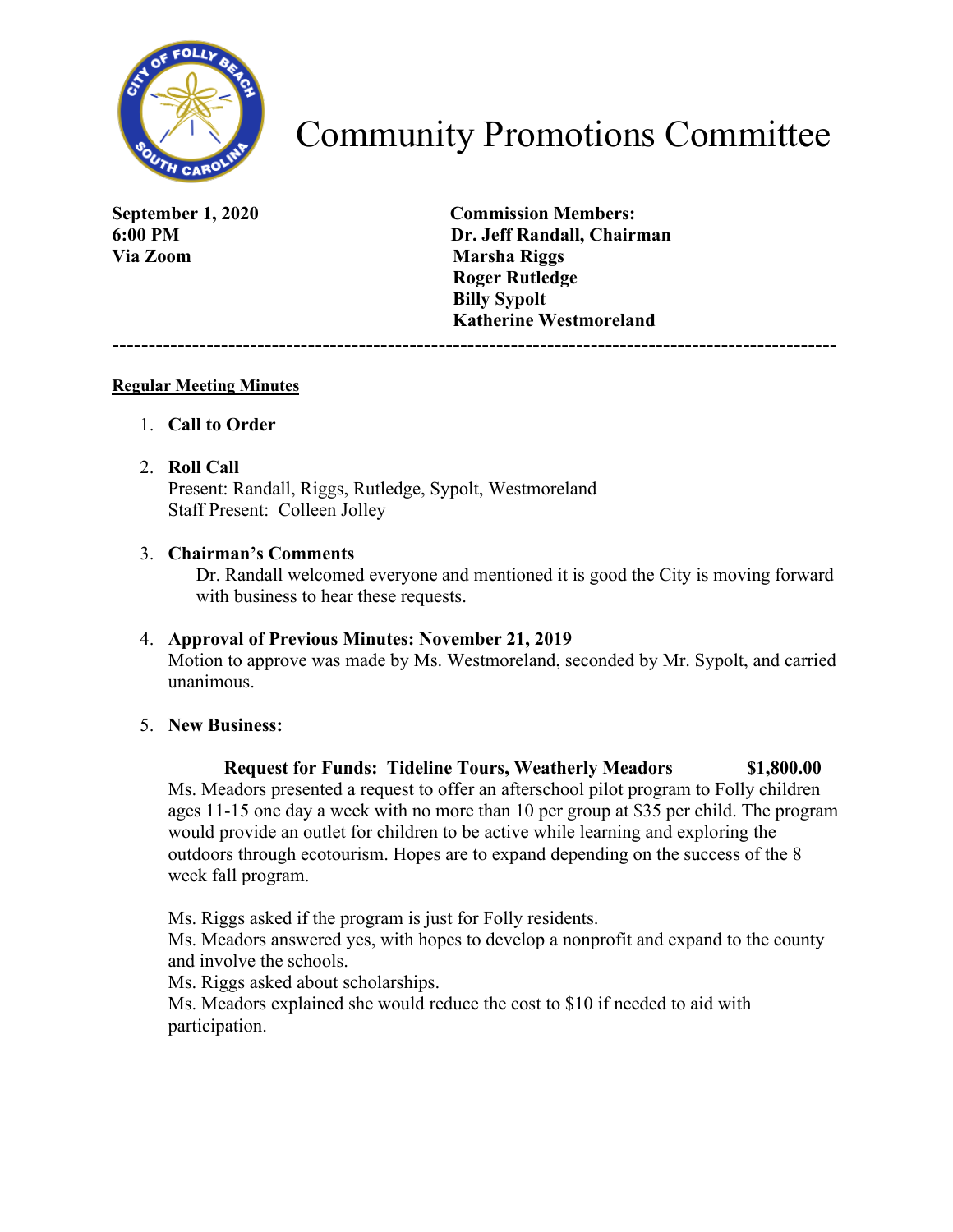Ms. Westmoreland asked if Ms. Meadors researched low income children population on Folly.

Ms. Meadors answered she has not and was using this pilot program as a guide.

Ms. Westmoreland asked if the program would have current safety protocols in place.

Ms. Meadors answered yes, they are one of the few requiring masks at all times while on the boat with regular sanitation.

Ms. Riggs asked what age of children.

Ms. Meadors answered 11-15 with nor more than 10 per group at \$35 per child.

Mr. Sypolt asked how many trips, kids, and how long.

Ms. Meadors answered once a week with no more than 10 kids. Fall: 8 weeks Spring 8 weeks.

Mr. Sypolt asked how she would know how to charge the  $1<sup>st</sup>$  week if not sure of the participants ahead of time.

Ms. Meadors said there is no way, like all tourism-based businesses.

Dr. Randall expressed his favor of noble effort, but is concerned the breakdown of participants and funding does not calculate properly and feels the request is premature.

Mr. Rutledge, Ms. Riggs, Mr. Sypolt, and Dr. Randolph voted no to the appropriateness of the request based on insufficient information regarding programming and funding/participant ration. Ms. Westmoreland voted yes to consider a lesser amount. The request was denied.

#### **Request for Funds: Folly Beach Senior Citizens \$1,150.00**

Mr. Carter met with the committee to request funds for the senior citizens group. The funds cover a variety of efforts in the community and at their meetings. Mr. Carter explained how prior CPC funds have helped fund the main dish for monthly meetings, the occasional speaker, and holiday party supplies. The funds also support ongoing outreach to members with birthday cards, get well cards, and fruit baskets for special occasions. Focus on member outreach to help maintain social needs has been the focus these past months since unable meet. Their current request for funds is to maintain these efforts. A prior year report was submitted.

- Ms. Westmoreland asked if CPC funding funds the cards outreach.
- Mr. Carter said yes, they receive no other funding.
- Ms. Westmoreland asked if there is continuous contact.
- Mr. Carter said yes, through a roster with name, address, birthday, and phone number.

Mr. Rutledge asked how many members are in the group.

Mr. Carter answered 26.